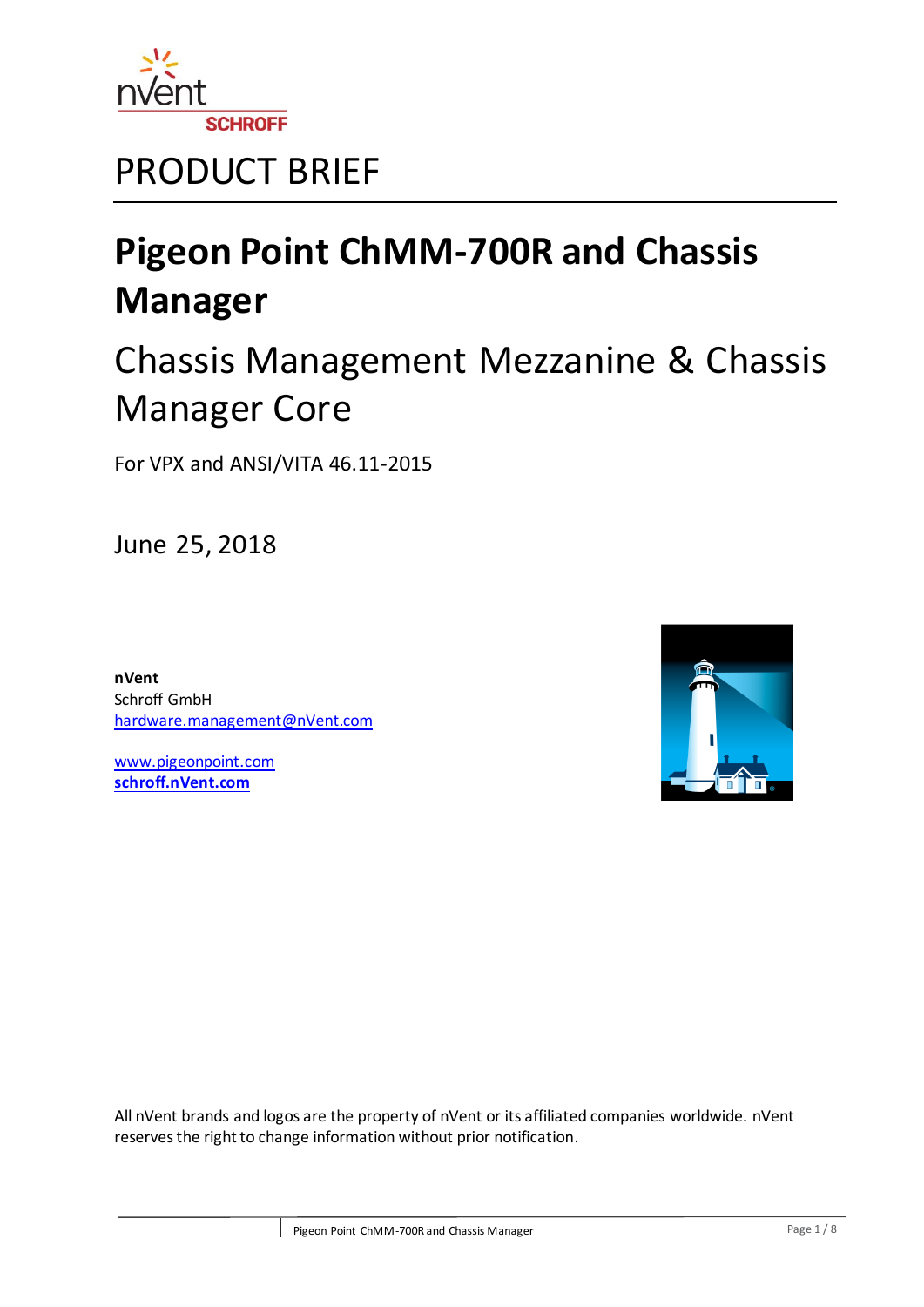

The Pigeon Point ChMM-700R, and the Pigeon Point Chassis Manager that comes pre-loaded on it, are part of a series of Pigeon Point management solutions.

This member of the series provides the core of a Chassis Manager for VITA 46.11-based VPX systems. The ChMM-700R mezzanine complies with the 67.60mm x 41.75mm DDR3 204-pin SO-DIMM form factor. It is installed in the SO-DIMM socket of a ChMM carrier board to produce a complete Chassis Manager. The carrier board can be customized to the form factor and feature requirements of the chassis products it supports.

For chassis developers, the ChMM-700R is available in a Pigeon Point Chassis Management Starter Kit (which is detailed in a separate product brief). The kit includes:

- Schematics for a ChMM carrier board, ready for adaptation to the needs of your chassis
- Bench top hardware, including a Chassis Manager and IPMC, allowing your ramp up on VITA 46.11 management to start immediately
- One-stop support for hardware, firmware and software used in developing and delivering your Pigeon Point ChMM-700R based Chassis Manager

## **Small size and low power mezzanine form factor**



Despite its small size, with high integration, the RoHS-compliant ChMM-700R includes a capable compute core, while still remaining low power:

- 297 MHz ARM processor: the Freescale i.MX287
- Microsemi SmartFusion FPGA
- 128 MB of SDRAM
- 64 MB of Flash for program, data storage (two copies to support reliable upgrades)
- Maximum power: 3.1W at 3.3V/5.0V.

## **Outstanding placement flexibility**

This combination of small mezzanine form factor and low power allows a broad range of mechanical options for single or dual ChMM-700R carriers.

## **Specification-compliant**

When integrated with a suitable carrier, the ChMM-700R complies with ANSI/VITA 46.11-2015 and IPMI v2.0, document revision 1.0 (as well as the IPv6 aspects of document revision 1.1), plus relevant errata.

- Implements a VITA 46.11 Tier-2 Chassis Manager
- Supports both Tier-1 and Tier-2 IPMCs for VPX modules and other intelligent FRUs in a chassis (including a mixture of Tier-1 and Tier-2 IPMCs)

## **Overall tracking/management of chassis**

One overall responsibility of the Pigeon Point Chassis Manager is to manage and monitor the overall operation of a chassis, including the FRU population and the cooling thereof, as well as events that may be generated by exception conditions in the chassis. Within the chassis, this management/tracking primarily occurs through interactions between the Chassis Manager and the IPMC on each of the VPX modules or other management-equipped FRUs, all via the System IPMB. The figure below shows these key management subsystems and the System IPMB connection with the IPMCs in the chassis.

This mission includes graceful activation and deactivation of FRUs when a chassis is powered up or down. This mission also includes taking action when exceptions are raised in the chassis. For instance, in response to temperature exceptions the Chassis Manager can raise the fan levels or, if that step is not sufficient, even start deactivating FRUs to reduce the heat load in the chassis.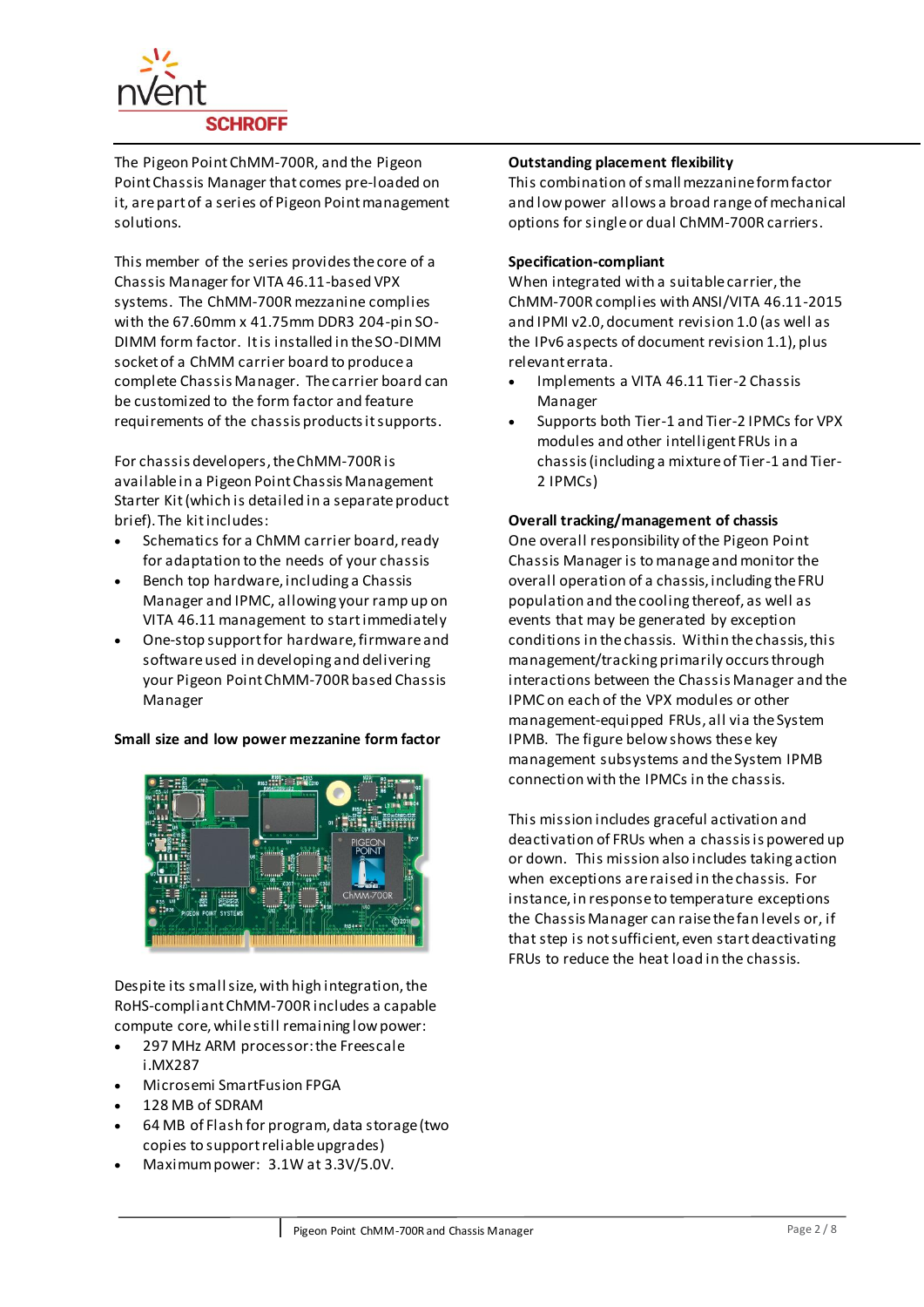



## **Support for redundant Chassis Managers**

The Pigeon Point Chassis Manager is usually configured with active/backup instances to maximize availability. The above diagram shows how both instances are accessible to the System Manager, with only the active instance interacting at any given time. Similarly, only the active instance communicates over System IPMB with the IPMC population in the chassis. The two instances communicate over the TCP/IP based Software Redundancy Interface (SRI) which is implemented via a pair of USB links between the ChMM-700Rs. The active instance of the Chassis Manager posts incremental state updates to the backup via this interface. As a result, the backup can quickly step into the active role if necessary.

The Hardware Redundancy Interface between the two Chassis Manager instances enables the exchange of hardware level ChMM-700R state information, including the following:

- Presence: each Chassis Manager instance knows whether the other instance is present in the chassis.
- Health: each instance knows whether the other instance considers itself "healthy."

 Switchover: the backup instance can force a switchover if necessary.

## **ChMC cross-communication links further improve availability**

In typical chassis that support Chassis Manager redundancy, the Pigeon Point Chassis Manager running on the ChMM-700R supports ChMC crosscommunication links so that each dedicated  $1$ Chassis Manager can communicate with both of the Ethernet switch modules in the chassis, using the two 10/100 Mbit Ethernet links built into the ChMM-700R.

As a result, either a switch module or a Chassis Manager can switch over to its redundant peer, independently. The figure on this page shows these cross-connects.

## **Flexible Chassis Adaptation Layer supports wide range of chassis variants**

The key technology in this layer is the Pigeon Point Hardware Platform Description Language (HPDL). HPDL enables a textual definition of management aspects of the ChMM carrier board architecture and chassis architecture, including the System IPMB topology, the access methods and implementations of auxiliary FRUs such as fan trays and power entry modules, plus information on chassis level IPMI sensors and IPMI sensors on the ChMM carrier board.

Textual HPDL descriptions are easy for chassis developers to maintain, including for numerous chassis architecture variants. HPDL text is compiled to a binary format and interpreted during chassis operation.

Chassis adaptations via HPDL can be done by chassis development engineers without any programming skills.

<sup>-</sup><sup>1</sup> *Dedicated* Chassis Managers are implemented in specific positions in the chassis designed for that particular purpose, versus *integrated* with VPX modules in front loading module slots, such as the switch modules implementing a dual star Ethernet or other fabric.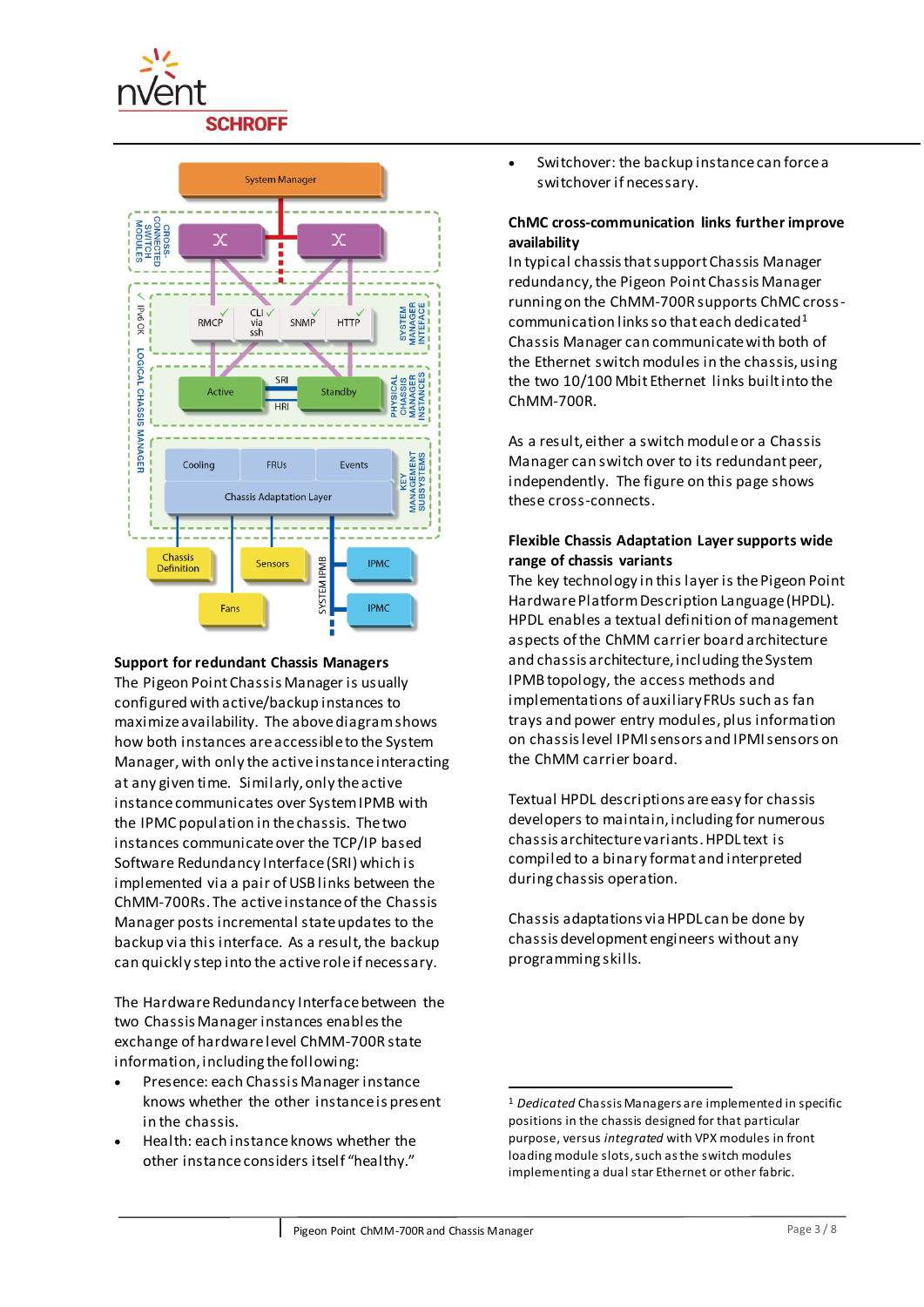

### **Rich System Manager Interface**

Another overall responsibility of the Pigeon Point Chassis Manager is to enable an overall System Manager to join in the Chassis Manager's management and tracking activities through the System Manager Interface, which is implemented over Ethernet on the Pigeon Point ChMM. "System Manager" is a logical concept that may include software as well as human operators in the "swivel chairs" of an operations center. As shown in the figure, the Pigeon Point Chassis Manager provides a rich set of built-in System Manager Interface options, which provide different mechanisms of access to similar kinds of information and control regarding a chassis. Some of the interface options are specificationgoverned, while others are specific to the Pigeon Point Chassis Manager.

One such mechanism is the Remote Management Control Protocol (RMCP) interface. To maximize interoperability among independently implemented chassis products, this interface is required by the VITA 46.11 specification and supports IPMI messaging with the Chassis Manager. RMCP+, the advanced variant of RMCP specified in IPMI v2.0, is supported as well, though not mandated by VITA 46.11. A System Manager that uses RMCP to communicate with chassis should be able to interact with any VITA 46.11 compliant Chassis Manager. This relatively low level interface provides essentially complete access to the IPMI aspects of a chassis, including the ability for the System Manager to issue IPMI commands to IPMCs in the chassis, using the Chassis Manager as a proxy.

The Pigeon Point Chassis Manager supports several configuration options when both of the ChMM-700R Ethernet ports on each of a redundant pair of ChMMs are connected to the System Manager. Those configurations support one, two or all four Ethernet ports being actively used or monitored at any given time.

In addition, the Pigeon Point Chassis Manager provides two interfaces oriented towards human users rather than programmatic ones:

 Command Line Interface (CLI): This interface provides a comprehensive set of textual commands that can be issued to the Chassis Manager via either a physical serial connection or via a remote shell interface, such as ssh.

 Web-based Interface (implemented via HTTP): This interface enables a subset of the CLI functionality, with access to the Chassis Manager via a web browser.

Using either of these mechanisms, the System Manager can access information about the current state of the chassis, including current FRU population, sensor values, threshold settings, recent events and overall chassis health.

The Pigeon Point Chassis Manager also supports Simple Network Management Protocol (SNMP) access to the chassis. This popular management protocol is supported with a custom Management Information Base (MIB) providing Get and Set access to a wide range of information and controls regarding the chassis.

## **Fan geography support enables fine granularity cooling management**

Consistent with VITA 46.11, the Chassis Manager supports chassis that self-describe their *fan geography* – the mapping between the FRUs in the chassis (such as the boards) and the fan devices that cool them. This mapping allows the Chassis Manager to adjust fan speeds for just the fans that cool a particular FRU that is raising a temperature exception. Since increased fan speeds translate to increased acoustic noise, this type of focused response to a temperature exception can be very important for some customers.

Since the fan geography description is included in the Chassis FRU Information, the Pigeon Point Chassis Manager can automatically adjust its management to fit the cooling zones actually implemented in any given chassis.

The remainder of this product brief provides a summary of key features of the ChMM-700R hardware and software. The focus is on features that have software support and the initial feature descriptions elaborate on the System Manager Interface options.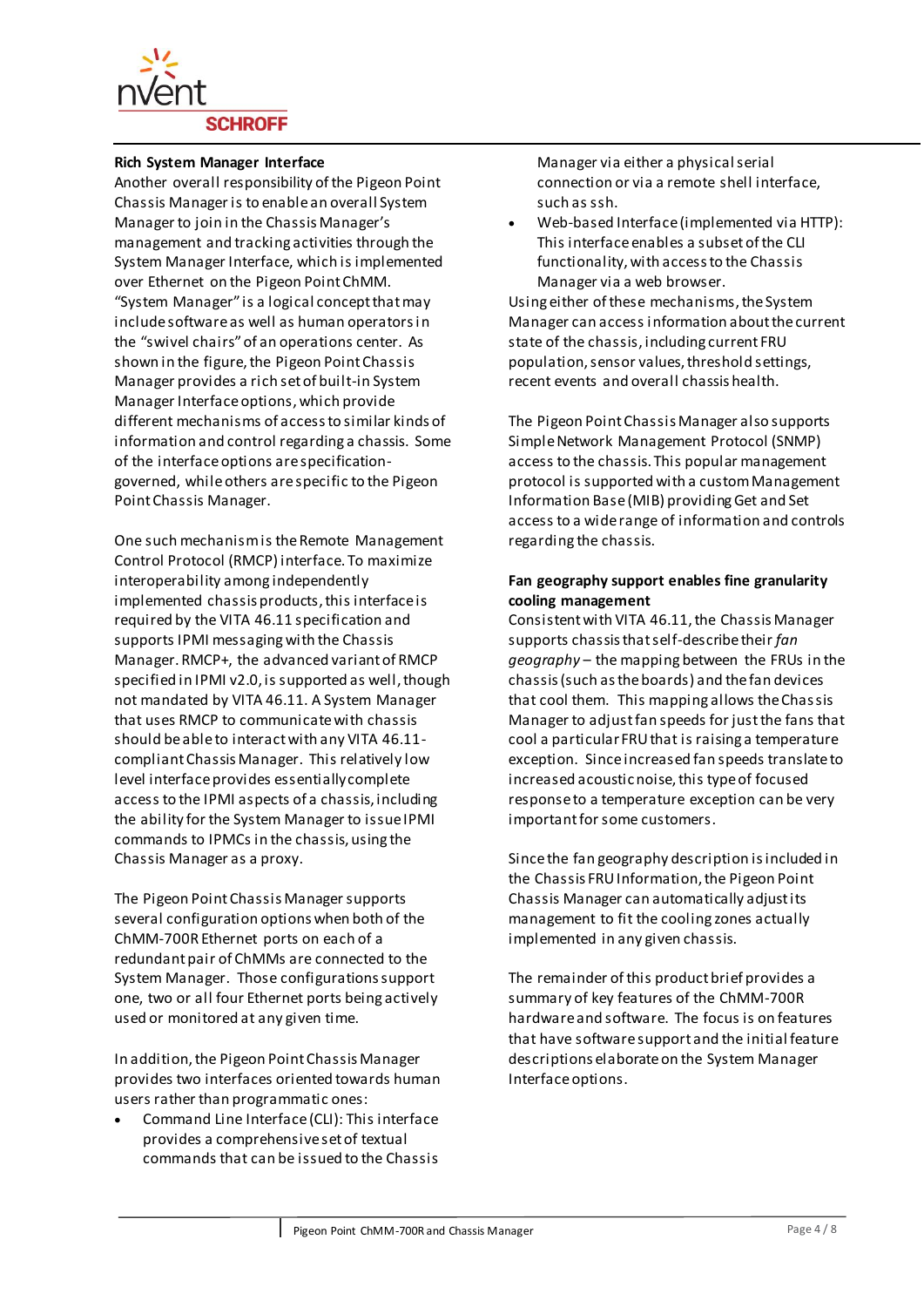

### **IPMI LAN interface**

- Complies with IPMI v2.0, document revision 1.0 (as well as the IPv6-related aspects o document revision 1.1), and relevant subsequent errata
- Includes required support for Remote Management Control Protocol (RMCP), as well as RMCP+, as specified by IPMI v2.0
- Privilege levels: user, administrator, operator
- Authentication types: none, MD5, straight password/key

## **Support for IPv6**

- Supports RMCP sessions with a System Manager over IPv6 protocol
- Supports IPMI-defined IPv6 LAN Configuration Parameters, including get and set operations from CLI
- Allows each network interface to have both IPv4 and IPv6 enabled, or just one of the two

## **ANSI/VITA 46.11-2015 compliant extensions in System Manager interface**

- Get Chassis Manager IP Addresses command allows System Manager to monitor all IP addresses offered by a Chassis Manager, with automatic follow-up if any of the addresses stop responding
- Get/Set Fan Policy commands make it easy for System Manager to retrieve fan geography; additionally, System Manager can temporarily disable Chassis Manager autonomous control of particular fan devices, perhaps for diagnostic operations
- FRU Inventory Device Lock Control/Write commands ensure that concurrent attempts to change chassis configuration information do not cause corruption of that data.

#### **Simple Network Management Protocol interface**

- Complies with IETF-defined SNMP v2c and v3 protocols
- Supports several groups of SNMP variables for configuration and control, including: IPMCs, FRU information devices, sensors, boards, chassis, System Event Log, LAN configuration parameters, PEF configuration parameters

### **Command Line Interface (CLI)**

- Accessible via Telnet or ChMM-700R serial console
- Comprehensive status and control access to:
	- o Chassis Manager state and parameters
	- o Boards and other specialized FRUs, such as fans
	- o Management controllers on intelligent FRUs
	- o Sensors
	- o System Event Log
	- o FRU inventory information, including chassis and board data

### **Web interface**

- Accessible via any web browser at the URL: http://<Chassis-Manager-IP-Address>
- Implements simple front end to the command line interface; supports most CLI commands

#### **Based on PPMM-700R hardware platform**

- Pigeon Point Management Mezzanine (PPMM-700R) physical module delivered as ChMM-700R for the VITA 46.11 Chassis Manager application
- Delivered and sold separately as a ShMM-700R Shelf Manager module for AdvancedTCA shelves (not further addressed in this product brief)

## **RoHS compliant**

 Complies with the Restriction of Hazardous Substances (RoHS) Directive, which became effective July 1, 2006

#### **JEDEC-specified SO-DIMM mezzanine format**

- JEDEC 204-pin DDR3 SO-DIMM
- Example socket: TE Connectivity 2013289-1
- Mounting hole on free edge of SO-DIMM enables supplementary mechanical support for vibration and earthquake requirements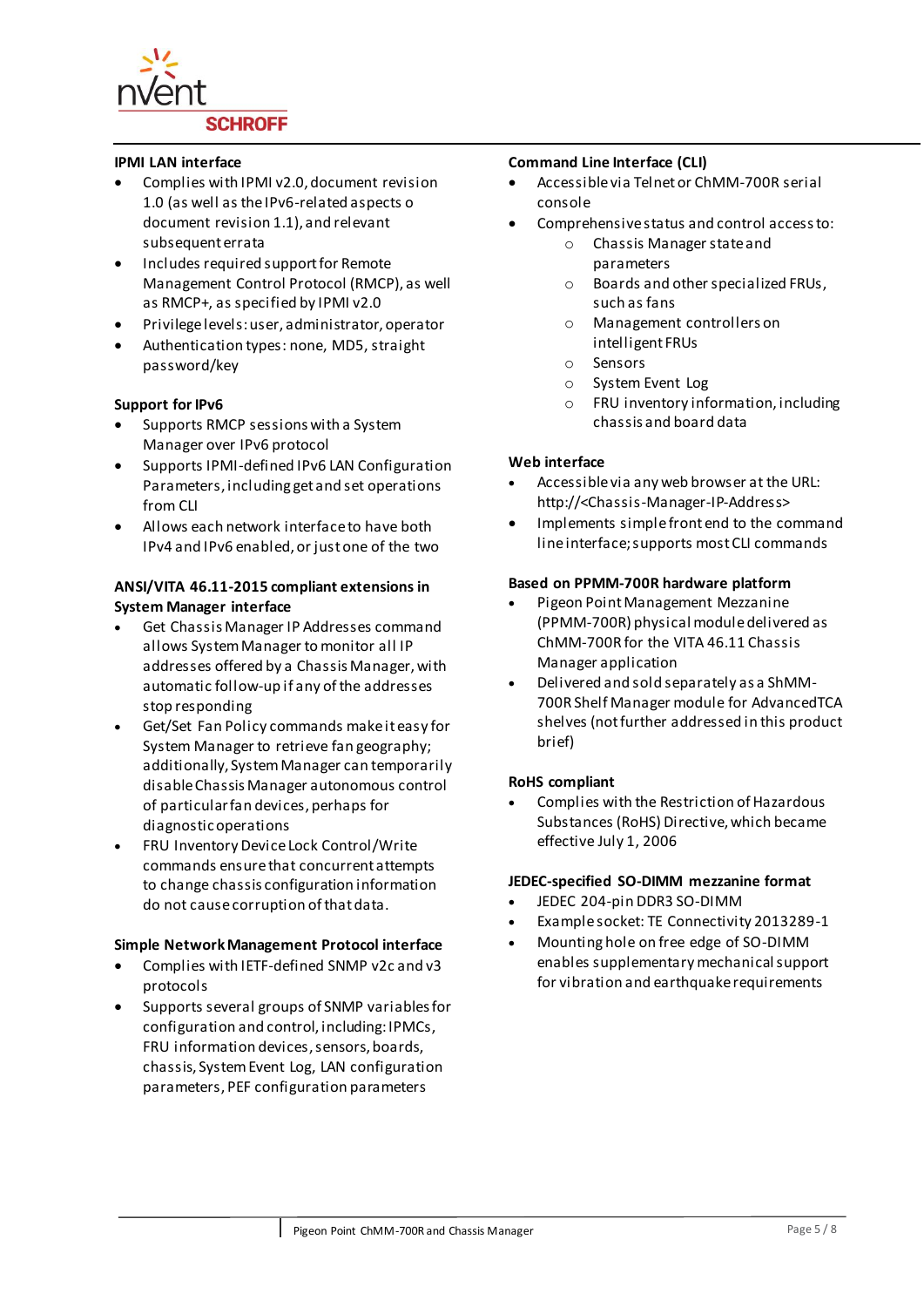

### **Robust ChMM-700R peripheral complement**

- Dual redundant System IPMB
- Chassis Manager redundancy support with assistance from on-board SmartFusion FPGA
- Two 10/100 Mbit Ethernet controllers with LED indicator controls
- Two serial interfaces to the i.MX287 and one serial interface to the SmartFusion FPGA
- Two external master-only <sup>2</sup>C ports, two fully compliant I<sup>2</sup>C ports, and one local master-only I <sup>2</sup>C bus for carrier devices
- Real-time clock to time-stamp System Event Log entries, backed by on-carrier battery or supercap
- Watchdog timer external to i.MX287 that automatically disconnects from System IPMB and reboots i.MX287 if software hangs
- USB 2.0 host and device ports
- General Purpose IO signals

### **Hardware support for reliable firmware upgrade**

- Leverages redundant firmware instances in Flash
- Each instance includes a separate copy of U-Boot, FPGA image, Linux kernel and Flashbased Linux root file system
- Confirmed firmware executes during normal operation
- During reliable upgrade, new firmware is loaded as the candidate image
- If the candidate firmware does not start and validate successfully, hardware automatically reboots back to the confirmed firmware

#### **Chassis Manager redundancy interfaces§**

- Software redundancy interface (typically routed on the backplane between Chassis Manager instances) supports state updates from active to backup Chassis Manager, so that backup can take over quickly
- Software redundancy interface is implemented with dual USB links

l

 Hardware redundancy interface is implemented on a two-wire serial interface between Chassis Managers

 FPGA-assisted management of hardware redundancy interface ensures that only one Chassis Manager is active

## **System Manager Interface implemented over 10/100 Mbit Ethernet link(s[\)§](#page-5-0)**

- Usually implemented to include both Ethernets
- Activity and status LEDs
- Supports IPMI LAN, SNMP, and web interfaces via VITA 46.11-defined Chassis Manager IP Address (an IPv4 address), which automatically fails over between active and backup Chassis Managers on switchovers
	- o Corresponding support for IPMI LAN and web interfaces over IPv6
	- o Customers needing IPv6 access to SNMP can request configuration assistance from nVent
- Also supports command line interface over telnet and secure shell (ssh)
- Optionally, uses external DHCP server to acquire Internet Protocol addresses for use on System Manager Ethernet interfaces

#### **Centralized fan management suppor[t§](#page-5-0)**

- Optionally makes the active Chassis Manager directly responsible for fan speed control and measurement
- Implemented on the ChMM carrier reference design via On Semiconductor ADT7490 controller with up to 3 PWM outputs and up to 4 tachometer inputs
- Provision for carrier-specific parameterization

## <span id="page-5-0"></span>**Distributed fan management suppor[t§](#page-5-0)**

- Optionally defers to intelligent (IPMCequipped) fan trays to handle local fan speed control and measurement
- VITA 46.11-defined fan tray support allows interoperability and automatic discovery
- Provision for carrier-specific parameterization

#### **Flexible temperature monitorin[g§](#page-5-0)**

- On-carrier digital or analog temperature monitors
- Off-carrier digital temperature monitors  $(1^2C$ accessed), possibly placed at key monitor points in chassis, for instance to measure air ingress and/or egress temperatures
- Provision for carrier-specific parameterization

<sup>§</sup> Features that are marked with the "§" symbol are dependent on suitable support in the ChMM-700R carrier.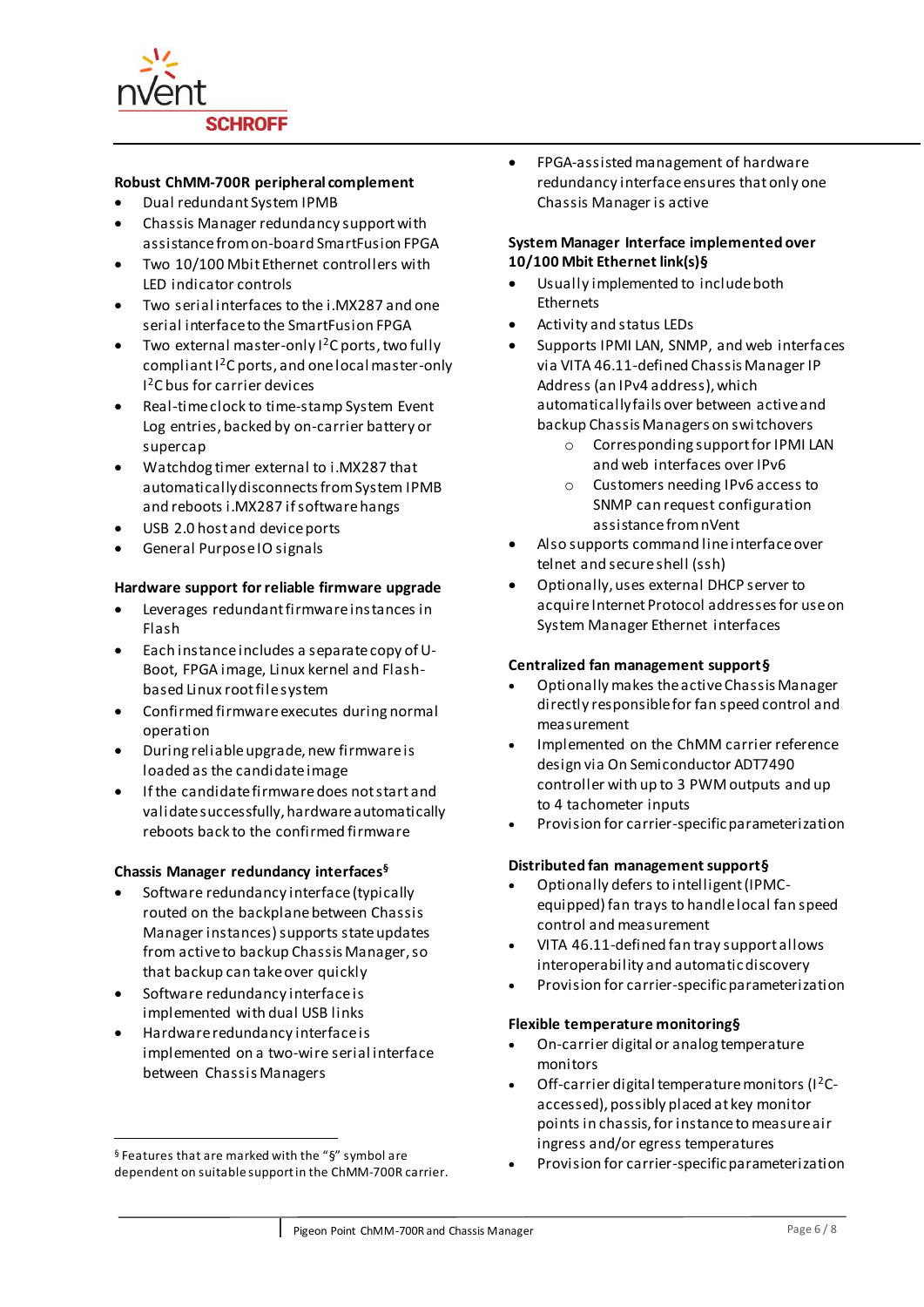

#### **Telco alarm[s§](#page-5-0)**

- DB15-compatible connector interface with major and minor alarm reset, plus relay connections for critical, major, minor and power alarms
- LEDs for critical, major and minor alarms indicate: no alarm (off), alarm triggered (on) or alarm cut-off activated (blinking)
- Alarm cutoff push button

### **Remote time management**

- Configurable so that Chassis Manager time is set from network-accessed time servers
- Supports operation without battery backup of the ChMM-700R's real-time clock; two protocol options:
	- o RFC 868 as implemented in Linux rdate command
	- o Network Time Protocol as implemented in Linux ntpdate command

## **ChMM-managed Chassis FRU Information suppor[t§](#page-5-0)**

- Provision for dual redundant SEEPROM storage of chassis description data structures, accessed via I<sup>2</sup>C from active Chassis Manager
- Chassis FRU Info SEEPROMs typically attached to backplane
- Supports Atmel AT24C128 and compatible SEEPROM devices

## **IPMC-managed Chassis FRU Information suppor[t§](#page-5-0)**

- Optionally accesses Chassis FRU Information via IPMCs in the chassis
- Configurable to use specific pre-defined IPMC addresses or dynamic search for Chassis FRU Information sources

## **Miscellaneous feature[s§](#page-5-0)**

- Carrier slot hardware address detection
- Auto-detection of carrier configuration information
- Up to 3 bi-color LEDs, supported with VITA 46.11-defined LED discovery and control facilities
- Optional lithium battery or supercap backup on carrier for ChMM-700R real time clock

#### **Comprehensive Chassis Manager foundation layer**

- ChMM-700R operating system is based on the Linux 2.6.34 kernel, supporting the Freescale i.MX287
- Support for reliable remote firmware upgrade for U-Boot, FPGA, Linux kernel and Linux root file system:
	- o Reliable upgrade utility handles upgrade steps, can be invoked locally at ChMM-700R console or remotely via telnet, rsh or ssh
	- o New firmware images acquired via highly configurable invocations of reliable upgrade utility
	- o Configuration options include multiple protocol choices (e.g., FTP, scp), arbitrary scripts for image validation and upgrade finalization
	- o Persistent status file records progress of upgrade steps
	- o Support for upgrade images in PICMG HPM.1 format
- Boot monitor based on U-Boot; key features include:
	- o Serial console command-driven user interface
	- o Network download via BOOTP or TFTP
	- o Extensive support for Flash memory
	- o Powerful environment variable facility
	- o Autoboot mode
- Kernel debugging supported via KGDB

## **Comprehensive user documentation**

The *Pigeon Point Chassis Manager User Guide*  covers installation, upgrading and overall use of the Pigeon Point Chassis Manager. The *Pigeon Point Chassis Manager External Interface Reference* covers the details of the main external interfaces, including the command line, web access, SNMP and RMCP interfaces. The current version of each document is available on the library page of the Pigeon Point website at http://www.pigeonpoint.com/library.html